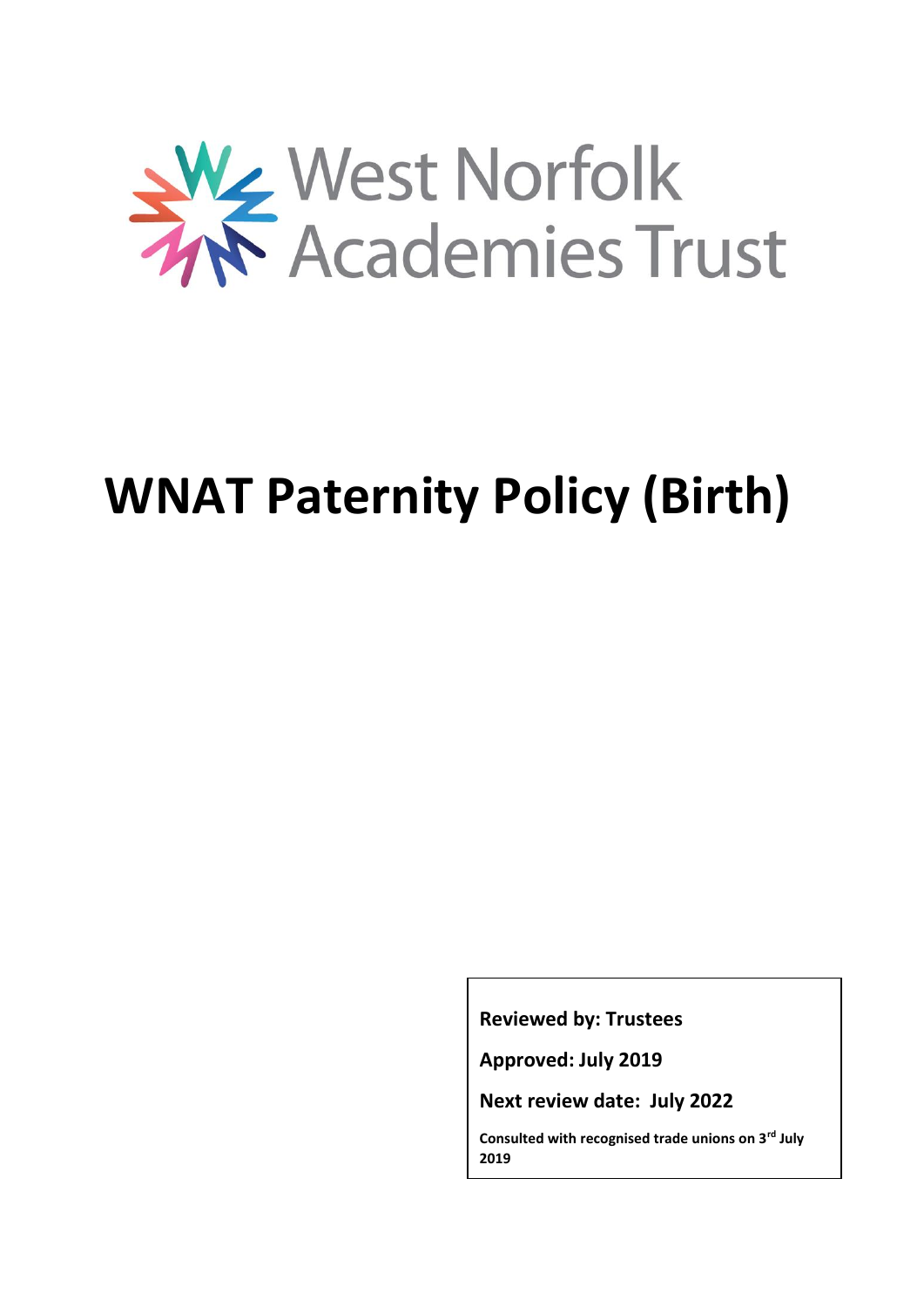#### **Contents**

| <b>Section</b> | <b>Contents</b>                                                                                                                                | Page           |
|----------------|------------------------------------------------------------------------------------------------------------------------------------------------|----------------|
| 1              | Scope                                                                                                                                          | 1              |
| $\overline{2}$ | <b>Frequently Used Terms</b>                                                                                                                   | 1              |
| 3              | <b>Eligibility for Ordinary Statutory Paternity Leave</b>                                                                                      | $1-2$          |
| 4              | The Entitlement to Ordinary Statutory Paternity Leave and how it can be Taken                                                                  | $\overline{2}$ |
| 5              | Changing the Start Date of Ordinary Statutory Paternity Leave                                                                                  | $2 - 3$        |
| 6              | <b>Maternity Support Leave for Non-Teaching Employees</b>                                                                                      | 3              |
| 7              | <b>Local Arrangement for Teaching Employees</b>                                                                                                | 3              |
| 8              | <b>Employment Rights During Leave</b>                                                                                                          | 3              |
| 9              | The Right to Return from OSPL                                                                                                                  | 4              |
| 10             | Informing EPM Payroll that an Employee will be taking OSPL                                                                                     | 4              |
| Form           | Notification of Maternity Support Leave and Application for Maternity Support Pay (includes<br><b>Application for Statutory Paternity Pay)</b> |                |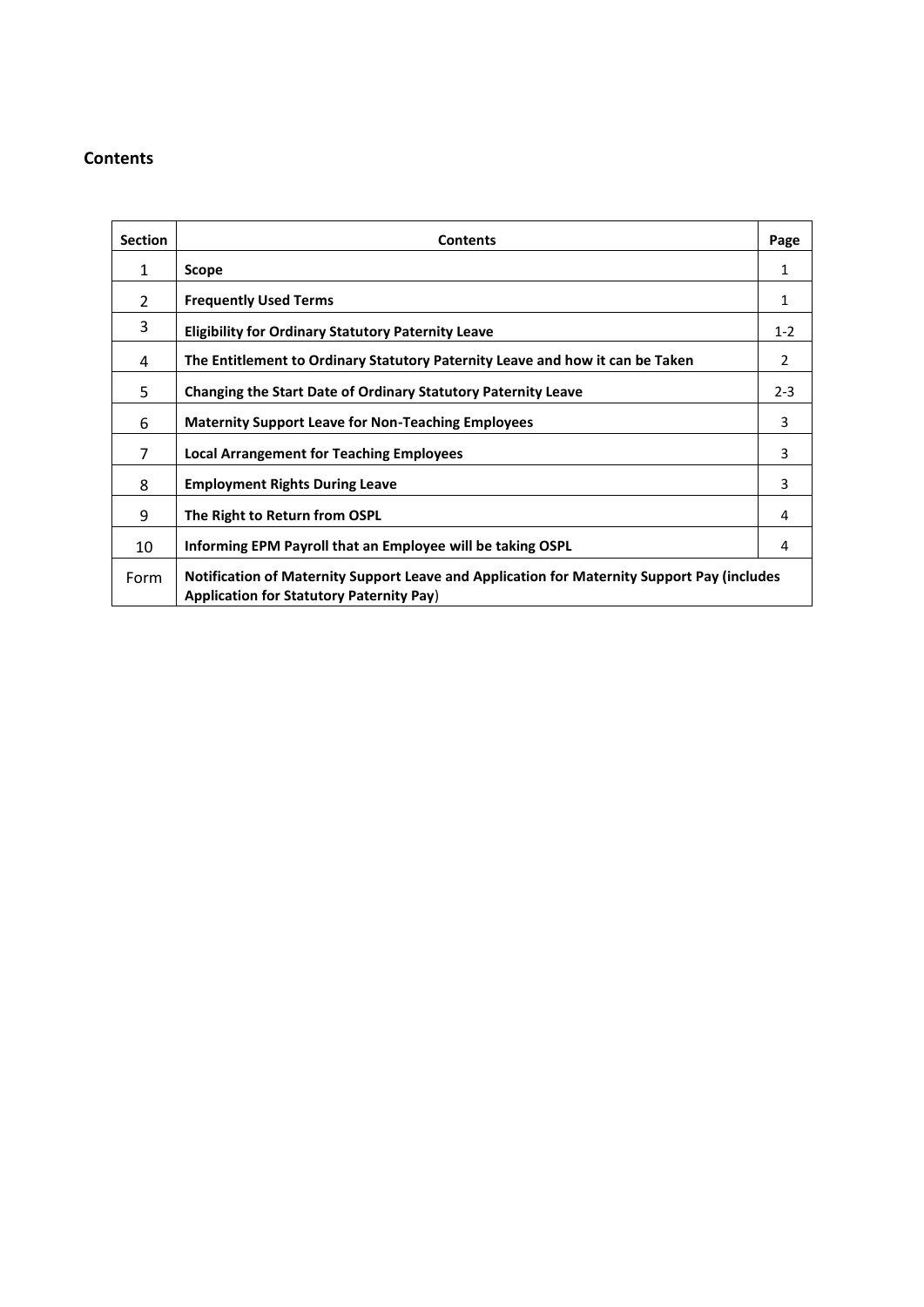## **1. Scope**

- **1.1** The following guidance sets out the **statutory minimum** required by regulation in respect of Ordinary Statutory Paternity Leave (OSPL) and Ordinary Statutory Paternity Pay (OSPP) rights, which are applicable to all employees in the case of births. It also comments on relevant non-teaching contractual provisions and local arrangements. In the case of multiple births the term child may be read as children and the term birth as births.
- **1.2** In the case of adoption, please refer to the Ordinary Paternity Leave and Pay (Adoption) Management Guidance Notes and Employee Application Form.

## **2. Frequently Used Terms**

- **2.1** The definitions in this paragraph apply in this guidance.
	- **Expected week of childbirth (EWC):** The week, beginning on a Sunday, in which the doctor or midwife expects your child to be born.
	- **Parent:** One of two people who will share the main responsibility for the child's upbringing (and who may be either the mother, the father, or the mother's partner if not the father).
	- **Partner:** Spouse, civil partner or someone living with another person in an enduring family relationship, but not a sibling, child, parent, grandparent, grandchild, aunt, uncle, niece or nephew.
	- **Qualifying Week:** The fifteenth week before the expected week of childbirth.

#### **3. Eligibility for Ordinary Statutory Paternity Leave**

- **3.1** The employee must:
	- Have been continuously employed by the employer for at least 26 weeks up to any day in the 'qualifying week'. The 'qualifying week' is the 15th week before the expected week of childbirth and
	- Be either the:
		- o biological father of the child; or
		- o spouse, civil partner or partner; and
- **3.2** Be taking the time off to support the mother or care for the child and have or expect to have responsibility for the child's upbringing; and
- **3.3** Give written notice no later than the end of the 15th week before the expected week of childbirth, [EWC] or as soon as is reasonably practicable of
	- the expected date of the child's birth
	- The amount of OSPL that the employee intends to take (that is, either one week or two consecutive weeks);
	- when they want their OSPL to start [see below]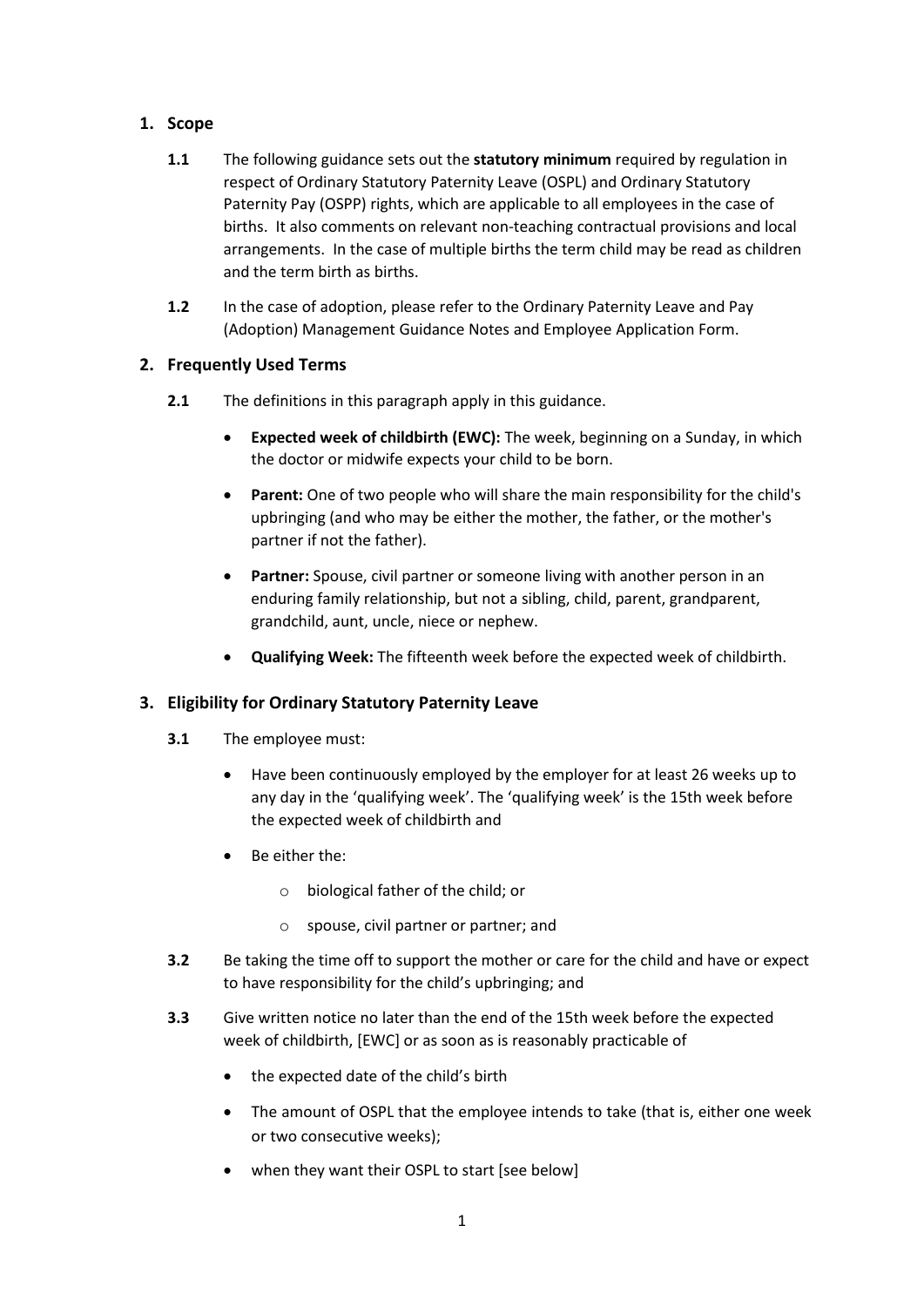- **3.4** If the employee is eligible and gives the required written notice they are entitled to take the leave; it cannot be refused or deferred by the employer.
- **3.5** Non-teaching staff who are employed under Green Book conditions of service may be entitled to Maternity Support Leave, irrespective of length of service, and relationship to the mother or child, provided that they are the 'nominated carer of an expectant mother at or around the time of birth' (see 6.). This provision does not apply to teachers, but local arrangements may exist (see 7.).

#### **4. The Entitlement to Ordinary Statutory Paternity Leave and how it can be Taken**

- **4.1** The minimum Ordinary Statutory Paternity Pay (OSPP) for the leave will be determined in accordance with the statutory requirements in place at the time. These can be accessed at www.gov.uk.
- **4.2** OSPL is not available if the employee has taken any Shared Parental Leave in respect of the child.
- **4.3** Any employee not entitled to OSPP will receive form SPP1 from their payroll provider explaining why they are not eligible; they may then be able to claim income support during OSPL.
- **4.4** The entitlement is to up to two weeks (either one week or two consecutive weeks) paid leave, to be taken within 56 days of the birth date.
- **4.5** The leave can start on any day of the week, and whilst an employee can apply to take the leave on any date falling after the first day of the EWC, the leave cannot actually commence prior to the date on which the child is born. If the child is born later in the EWC, or later than the EWC, the leave must be delayed until the birth.
- **4.6** If the child is born earlier than expected, OSPL must be taken between the date of birth and 56 days from the first day of the EWC.
- **4.7** If an employee specifies the date of birth as the day they wish to start their leave and they are at work on that day, their leave will begin on the next day.

#### **5. Changing the Start Date of Ordinary Statutory Paternity Leave**

- **5.1** If the employee wants to change the start date they must give the following written notice:
	- If they want to change their leave so it starts on the date of birth, at least 28 days before the first day of the EWC
	- If they want to change their leave so it starts on a particular date, 28 days before that date
	- If they want to change their leave so it starts a specified number of days after the birth, at least 28 days (minus the specified number of days) before the first day of the EWC; e.g. if the employee wants to start their leave 14 days after the birth and the EWC begins on 16 July, they must notify you of the new date on 2 July i.e. 28 days before 14 days after 16 July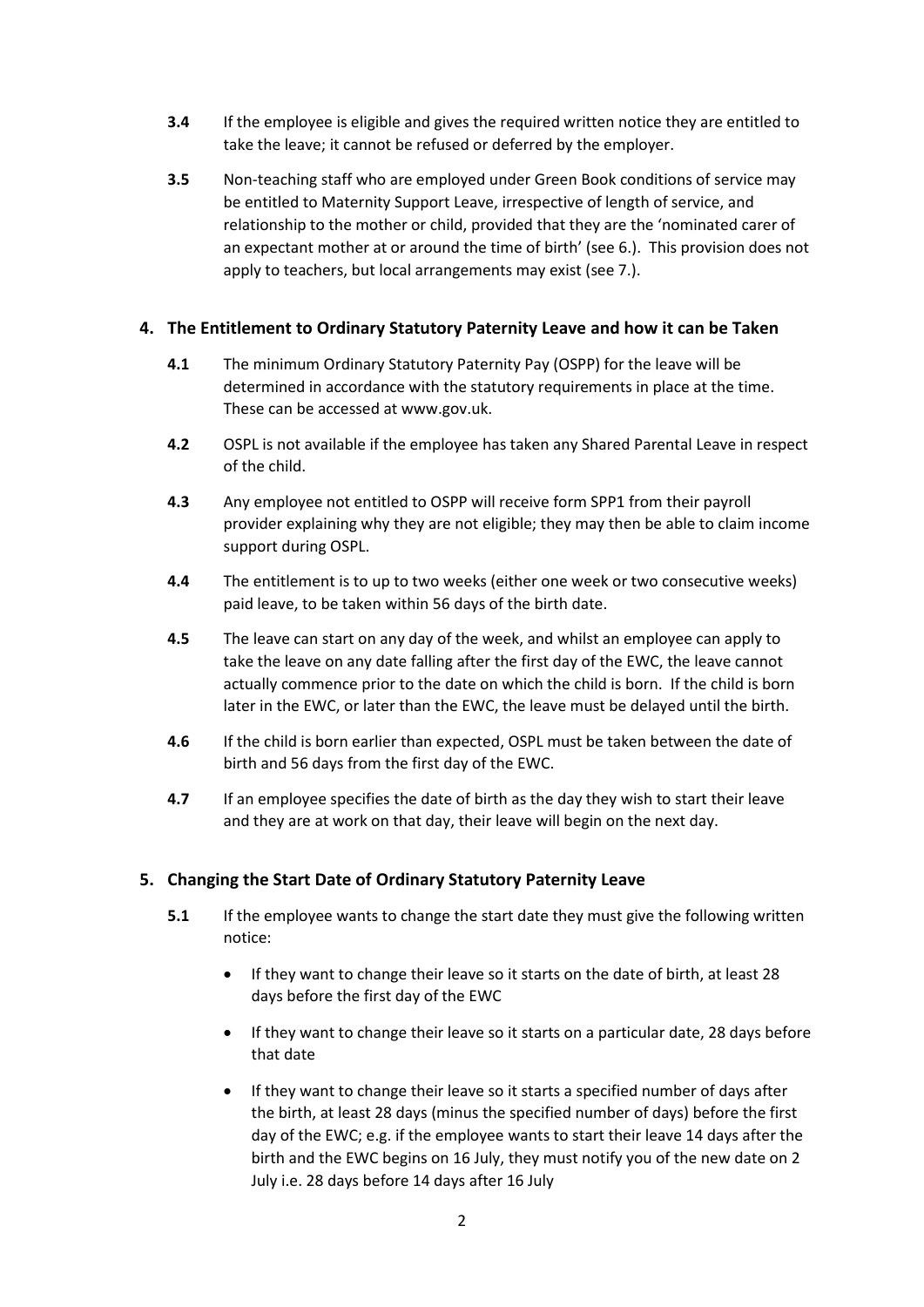- **5.2** When it is not possible to give the required written notice, for example when a child arrives late or early, the employee should inform you as soon as reasonably practicable as to any date changes that may occur.
- **5.3** Where an employee has changed the start date of their leave, they should fill in a new application form.

#### **6. Maternity Support Leave for Non-Teaching Employees**

- **6.1** In accordance with the Green Book, up to 5 days maternity support leave shall be granted to the child's father or the partner or nominated carer of an expectant mother at or around the time of birth. There is no length of service requirement.
- **6.2** A nominated carer is the person nominated by the mother to assist in the care of the child and to provide support to the mother at or around the time of the birth.
- **6.3** Maternity Support Leave is paid at the rate of normal salary. An employee who qualifies for both OSPL and maternity support leave will, therefore, be entitled to the first week's leave at full normal pay based on contracted hours, inclusive of Statutory Paternity Pay (SPP) where applicable. To qualify for the second week of statutory paternity leave and pay (at SPP rate or 90% of pay whichever is lower) it is necessary for the employee to meet the statutory criteria including length of continuous service and earnings criteria.
- **6.4** If unpaid statutory parental leave, or OSPL is requested in addition to Maternity Support Leave, the Maternity Support Leave is offset against the leave, it cannot be taken in addition to it.

# **7. Local Arrangement for Teaching Employees**

**7.1** West Norfolk Academies Trust have chosen to pay the employee in addition to any entitlement to OSPP. This arrangement is to equalise the maternity support leave for all staff, regardless of whether they are teaching or support. Section 6 of this policy therefore sets out the local arrangement for Teaching Employees.

#### **8. Employment Rights During Leave**

- **8.1** An employee who takes OSPL has the right not to be dismissed or subjected to any other detriment by reason of taking the leave. Continuous service will continue to accrue during paternity leave for both teaching and non-teaching employees.
- **8.2** During OSPL an employee has a statutory right to continue to benefit from all the terms and conditions of employment which would have applied to them had they been at work, except for the terms relating to wages or salary. Performance management processes and pay progression considerations will still apply. The employee remains bound by their obligations of good faith, as well as any contractual terms relating to the giving of notice, disclosure of confidential information, acceptance of gifts and benefits and freedom to participate in another business/work elsewhere.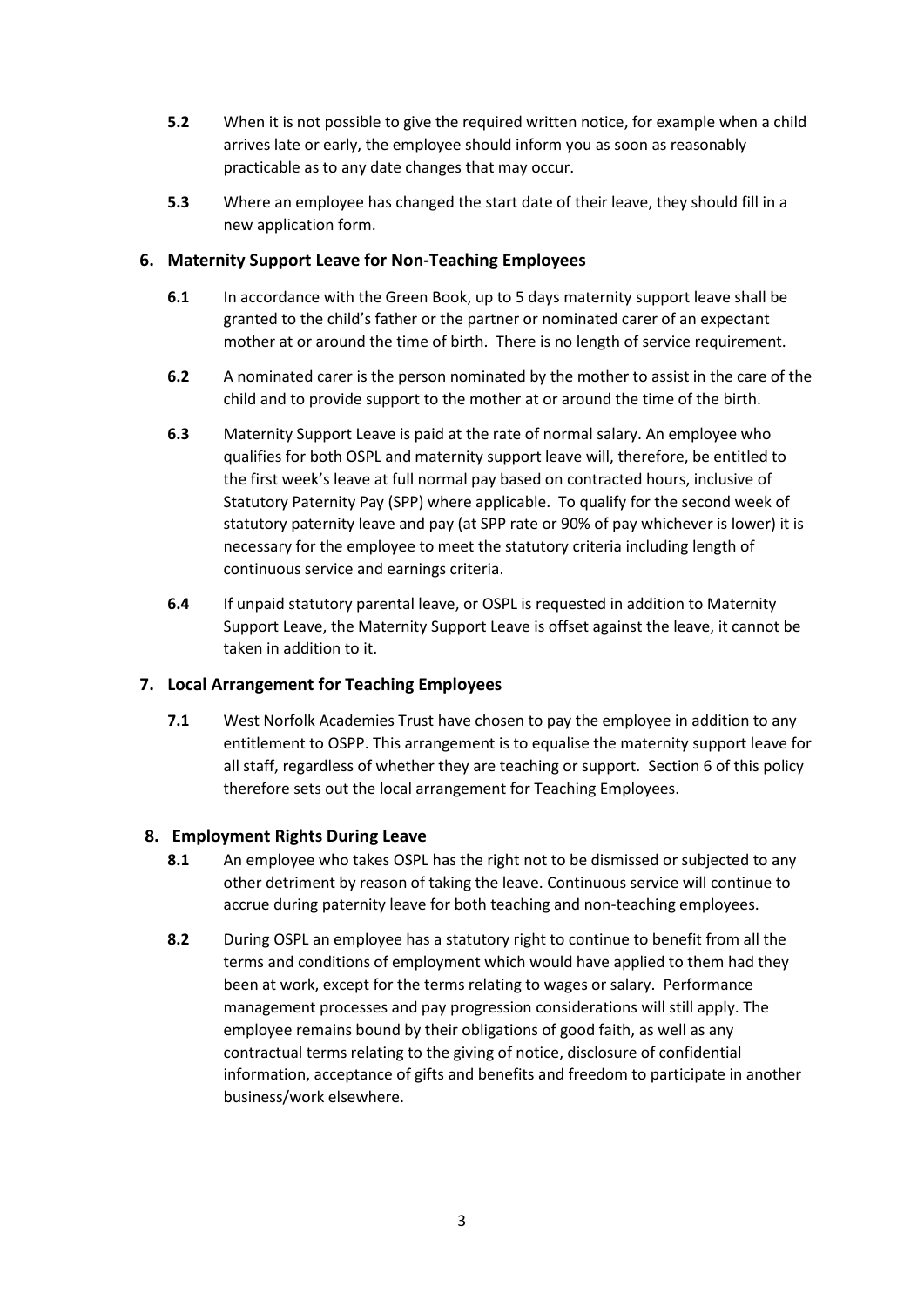#### **9. The Right to Return from OSPL**

- **9.1** An employee who has exercised their right to take OSPL usually has the right to return to the same job that they were employed to do immediately prior to taking the leave. This right depends on the OSPL having been one of the following under regulation 13:
	- An isolated period of leave.
	- The last of two or more consecutive periods of statutory leave (maternity, adoption, shared parental leave, parental and paternity leave) which did not include any:
	- Period of parental leave of more than four weeks; or Period of statutory leave which when added to any other periods of statutory leave (excluding parental leave) taken in relation to the same child means that the total statutory leave taken in relation to that child totals more than 26 weeks.
- **9.2** If the above does not apply, and it is not reasonably practicable for the employer to return the employee to the job they were doing before their OSPL, the employer is entitled to propose an alternative job for the employee to return to which is both suitable for them and appropriate for them to do in the circumstances.
- **9.3** The employee's right to return under regulation 13 is a right to return:
	- With their seniority, pension rights and similar rights:
		- o In a case where the employee is returning from consecutive periods of statutory leave which included a period of additional maternity leave or additional adoption leave, as they would have been if the period(s) of their employment prior to the additional maternity or adoption leave [as the case may be] were continuous with the period of employment following it; and
	- In any other case, as they would have been had the employee not been absent:
		- o On terms and conditions not less favourable than those which would have applied had the employee not been absent on OSPL.

# **10. Informing EPM Payroll that an Employee will be taking OSPL**

- **10.1** Payroll will request that the employee completes the attached form. The original signed copy will be retained on the employee's personnel file. A copy of the completed form will be sent to the Trust's payroll adviser.
- **10.2** Sections A to D are to be completed by the employee. Section E is to be completed by the relevant Headteacher, and must be signed by them to enable processing.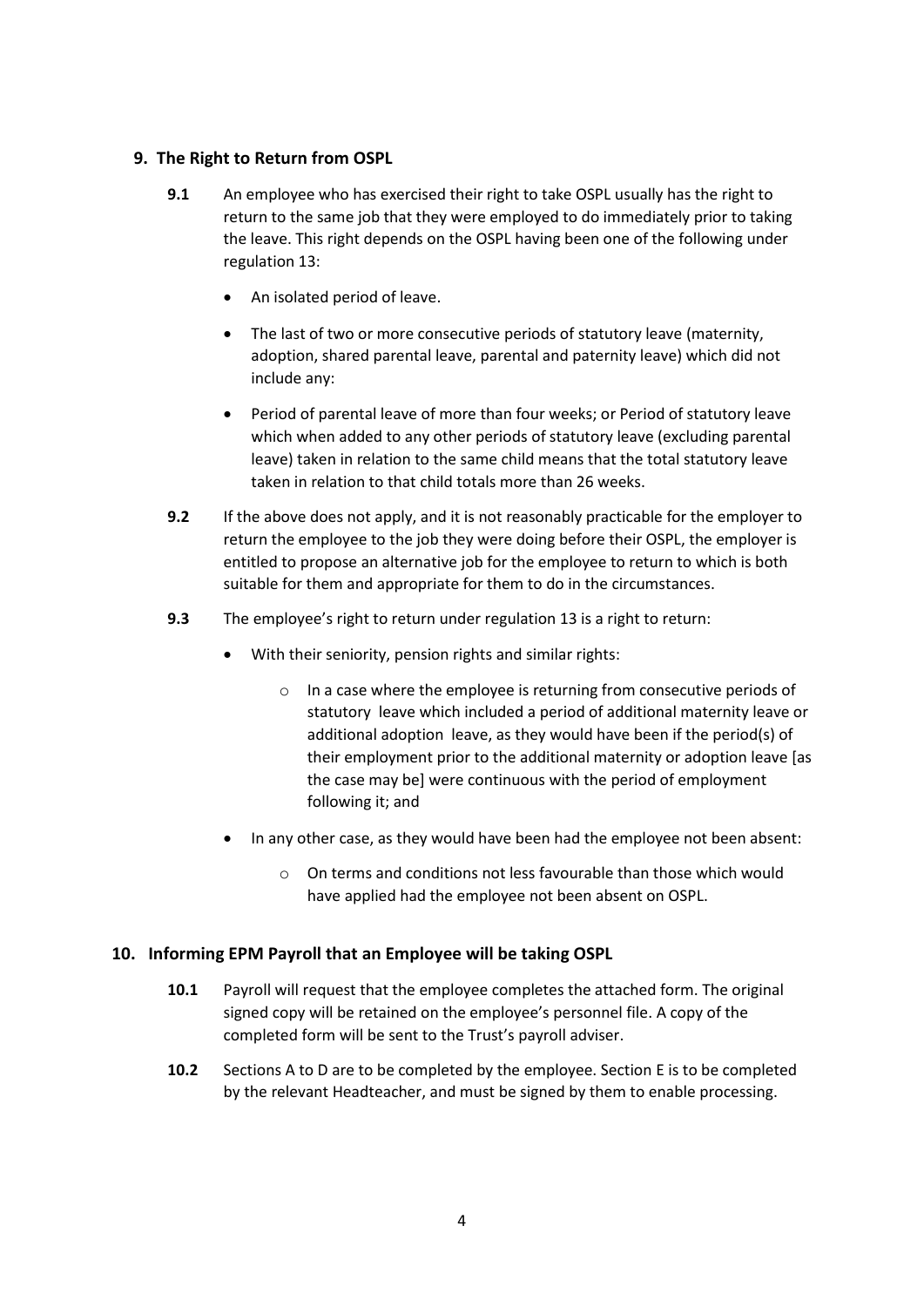# **Notification of Maternity Support Leave and Application for Maternity Support Pay**

|                                                                            | Notification of Maternity Support Leave and Application for Maternity Support Pay                                                                                      |  |        |  |  |  |
|----------------------------------------------------------------------------|------------------------------------------------------------------------------------------------------------------------------------------------------------------------|--|--------|--|--|--|
| Section A - Employee Details/Entitlement (to be completed by the employee) |                                                                                                                                                                        |  |        |  |  |  |
|                                                                            | <b>Personal Details</b>                                                                                                                                                |  |        |  |  |  |
|                                                                            |                                                                                                                                                                        |  |        |  |  |  |
|                                                                            |                                                                                                                                                                        |  |        |  |  |  |
|                                                                            |                                                                                                                                                                        |  |        |  |  |  |
|                                                                            |                                                                                                                                                                        |  |        |  |  |  |
|                                                                            | Relevant Week (15 <sup>th</sup> week before EWC/week notified of placement if adoption): _____________________                                                         |  |        |  |  |  |
|                                                                            | Copy of evidence attached (MAT B1 Form / adoption matching certificate):                                                                                               |  | Yes/No |  |  |  |
|                                                                            | Section B - Notification of Maternity Support Leave (to be completed by employee)                                                                                      |  |        |  |  |  |
|                                                                            | I confirm that I meet the qualifying conditions for maternity support leave in that I will be:                                                                         |  |        |  |  |  |
|                                                                            | (a) the father of the child(ren) with responsibility for the upbringing of the child(ren)*                                                                             |  |        |  |  |  |
|                                                                            | (b) not the father, but married to the child(ren)'s mother/adopter and mainly responsible (apart from the<br>mother/adopter) for the upbringing of the child(ren)*     |  |        |  |  |  |
|                                                                            | (c) not the father, but the partner of the child(ren)'s mother/adopter and mainly responsible (apart from<br>the mother/adopter) for the upbringing of the child(ren)* |  |        |  |  |  |
|                                                                            | (a) The adopter has received a 'matching certificate' from an approved adoption agency, and the expected<br>week of placement of the children is:                      |  |        |  |  |  |
|                                                                            |                                                                                                                                                                        |  |        |  |  |  |
|                                                                            | (b) The mother has received a medical certificate confirming the EWC, (i.e. MAT BI Form) and the expected<br>week of childbirth (EWC) is:                              |  |        |  |  |  |
|                                                                            |                                                                                                                                                                        |  |        |  |  |  |
|                                                                            | I wish to take maternity support leave in order to provide care for the child(ren)/support the<br>mother/adopter. I intend to commence my paternity leave on:          |  |        |  |  |  |
|                                                                            |                                                                                                                                                                        |  |        |  |  |  |
|                                                                            | I intend to take 1 week/2 weeks* paternity leave. If I intend to take 2 weeks leave I understand that these<br>weeks must be taken consecutively                       |  |        |  |  |  |
| leave.                                                                     | I understand that I must provide 28 days' written notice if I wish to change the start date of my paternity                                                            |  |        |  |  |  |
|                                                                            | I understand that all my paternity leave must be taken within 56 days of the date of childbirth/placement.                                                             |  |        |  |  |  |